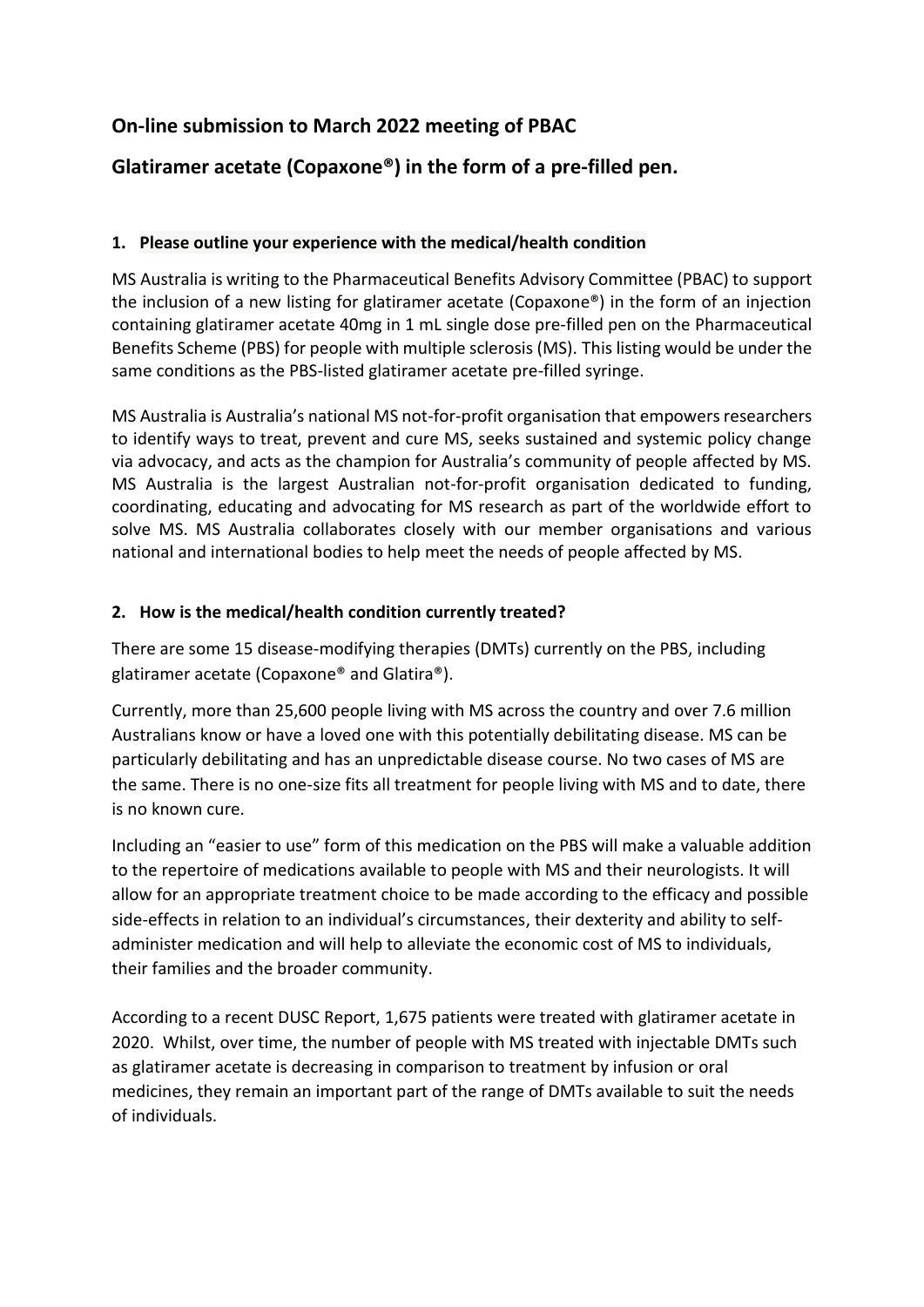## **3. What do you see as the advantages of this proposed medicine, in particular for those with the medical condition and/or family and carers?**

MS Australia has been advised that the glatiramer acetate (Copaxone®) pen has been launched in a number of countries including Israel and Germany.

**Considering the extensive range of available medications to treat MS in Australia, it is still critical to ensure that current medications are as up to date as possible in terms of patient comfort and considers all available strategies to promote long term drug adherence and persistence.**

Previous research using pre-filled pens for self-injection with other MS medications has demonstrated their effectiveness in relieving injection anxiety, which is a major contributor to promoting adherence to treatment (Phillips et al). Additionally, being able to successfully self-administer injections assists in building self-efficacy and self-management in people with MS. A study focusing on self-efficacy in patients using Copaxone ® has shown that higher self-efficacy scores led to greater adherence to the medication (Fraser et al), which is a major goal of enacting a treatment management plan in chronic illness.

MS Australia is aware of other studies in chronic illness that show that improving ease of injection helps adherence. Lessons learnt by improvements in the way insulin can be selfadministered by people with diabetes is a good example.<sup>1</sup> The conclusion of a 2019 study by Gandell et al, stated that "Adherence to prescribed therapy is key to clinical outcomes, and the effect is particularly critical for treatments that require regular injections. Potential barriers to maintaining adherence with an injection regimen were generally similar from the perspectives of HCPs and women of childbearing age, with needle size and needle visibility, fear/anxiety, and perceptions of pain among the major concerns identified."

Further this study concluded that "The use of an autoinjector is additionally perceived by HCPs to be easier and safer to use, and is likely to further reduce the barriers to medication acceptance and adherence among women of childbearing age who require a regimen of regularly scheduled injections."

People with MS often experience sensory and/or motor disturbances to their limbs as part of the demyelination process to the central nervous system. This can have more obvious impacts in terms of ambulation and walking, but there can be more subtle issues with finger, hand and arm movements. For people with MS prescribed Copaxone, there has been reasonable access to devices that assist with self-injection of the drug, and these have been an important part of self-management and adherence to the medication. However, for people with MS experiencing issues with finger, hand and arm dexterity, the available measures to assist self-injection may still not be enough to ensure safe, accurate and complete self-injection delivery. The current two approved injection systems of pre-filled syringe and syringe inserted into an autoinjector, still require certain fine motor skills to

<sup>1</sup> https://www.pharmacytimes.com/view/r566\_12oct\_diabetes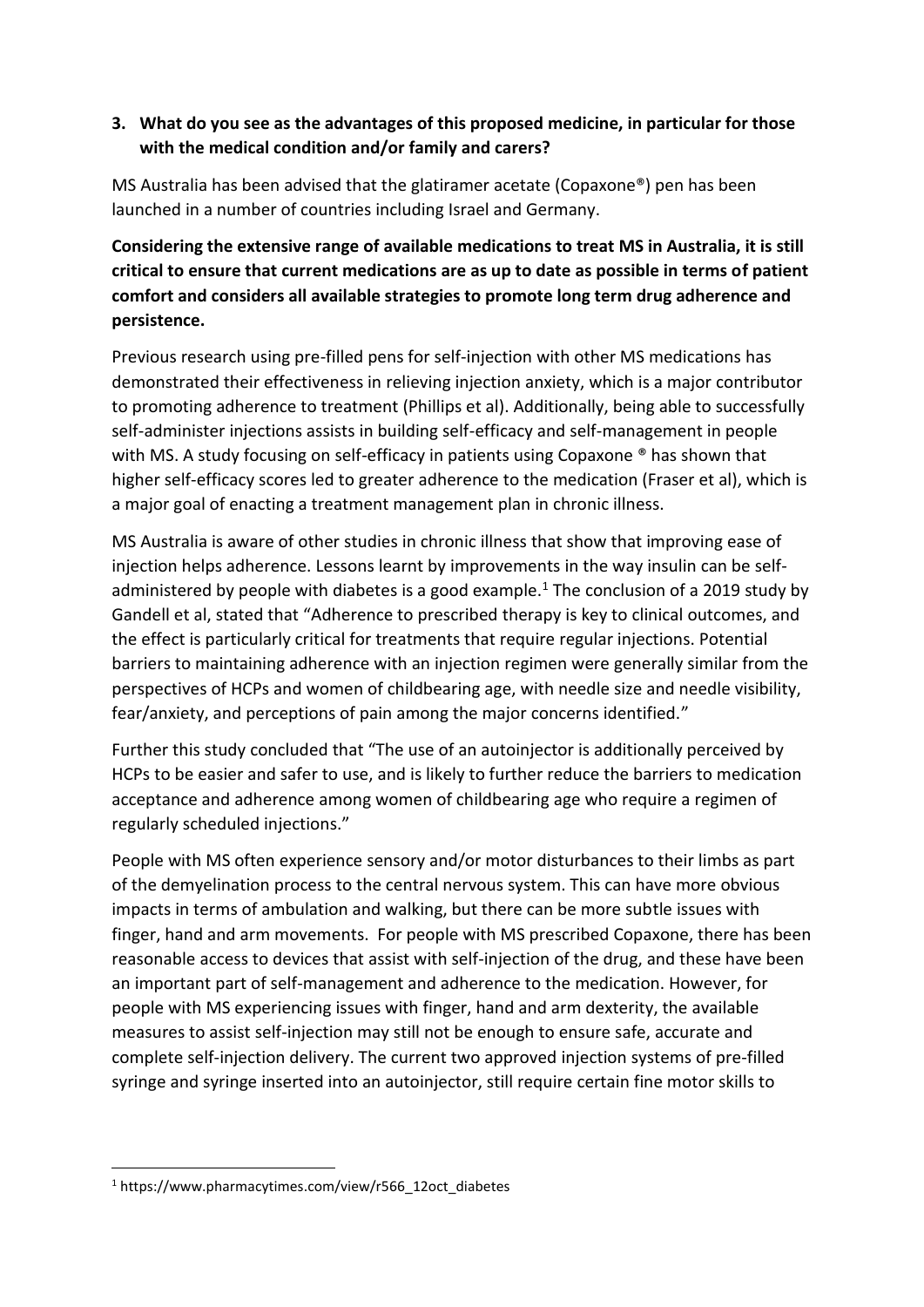accomplish the task successfully. However, this may be outside the scope of ability for some people after an acute MS relapse, or due to residual disability from previous MS relapses.

Additionally, MS Australia believes that there is a definite clinical need for glatiramer acetate (Copaxone®) regarding pregnancy planning. Although there are other oral and infusible options available, some injectable therapies are key at certain times in the life of a person living with MS. This is particularly relevant in the preconception and active conception phases where many other approved drugs may be contraindicated. In fact, many other DMTs are not approved for use during pregnancy and are recommended to be ceased. This could lead to long-term effects on the central nervous system if pregnancy takes time to be achieved (Sandberg-Wollheim et al). It has been deemed reasonable to conclude that for patients who are taking glatiramer acetate it may not always be necessary to stop therapy while attempting to become pregnant. Furthermore, among women who, in the opinion of their neurologist, require DMT coverage during pregnancy, glatiramer acetate therapy may be considered (Sandberg-Wollheim et al).

## **Having a comfortable and easy injection option available is crucial to maintaining MS stability during this time of change for these patients.**

Finding the right treatment option for every individual with MS is paramount as suboptimal treatment can lead to an increased symptom burden and irreversible accumulation of disability. This in turn leads to an increased burden on the healthcare system and a further reduction in the quality of life of patients and their families.

For the reasons outlined above regarding ease of use, increased adherence, and suitability of use during pregnancy, and the flow-on benefits that will occur, MS Australia believes that the introduction of the glatiramer acetate (Copaxone®) pen will be of considerable benefit to those in the MS community utilising this particular DMT.

## **What do you see as the main disadvantages of this proposed medicine?**

Perhaps the only disadvantage we can see would be learning to use a new device for self injection, but only for some patients. However, MS Australia has been advised by the sponsor that their Patient Support Program, Care Xone is available to support patients throughout the duration of their Copaxone therapy, i.e. the pre-filled syringe and the pen, once available in the market. Patients are provided with a welcome kit, CSYNC device and other educational resources and they will be offered access to the sponsor's Patient Portal.

## **4. Please provide any additional comments you would like the PBAC to consider**

## Feedback directly from patients using Copaxone®

When the PBAC agenda was published in December 2021, MS Australia posted about the proposal for the listing of the glatiramer acetate (Copaxone®) pen on the PBS on its social